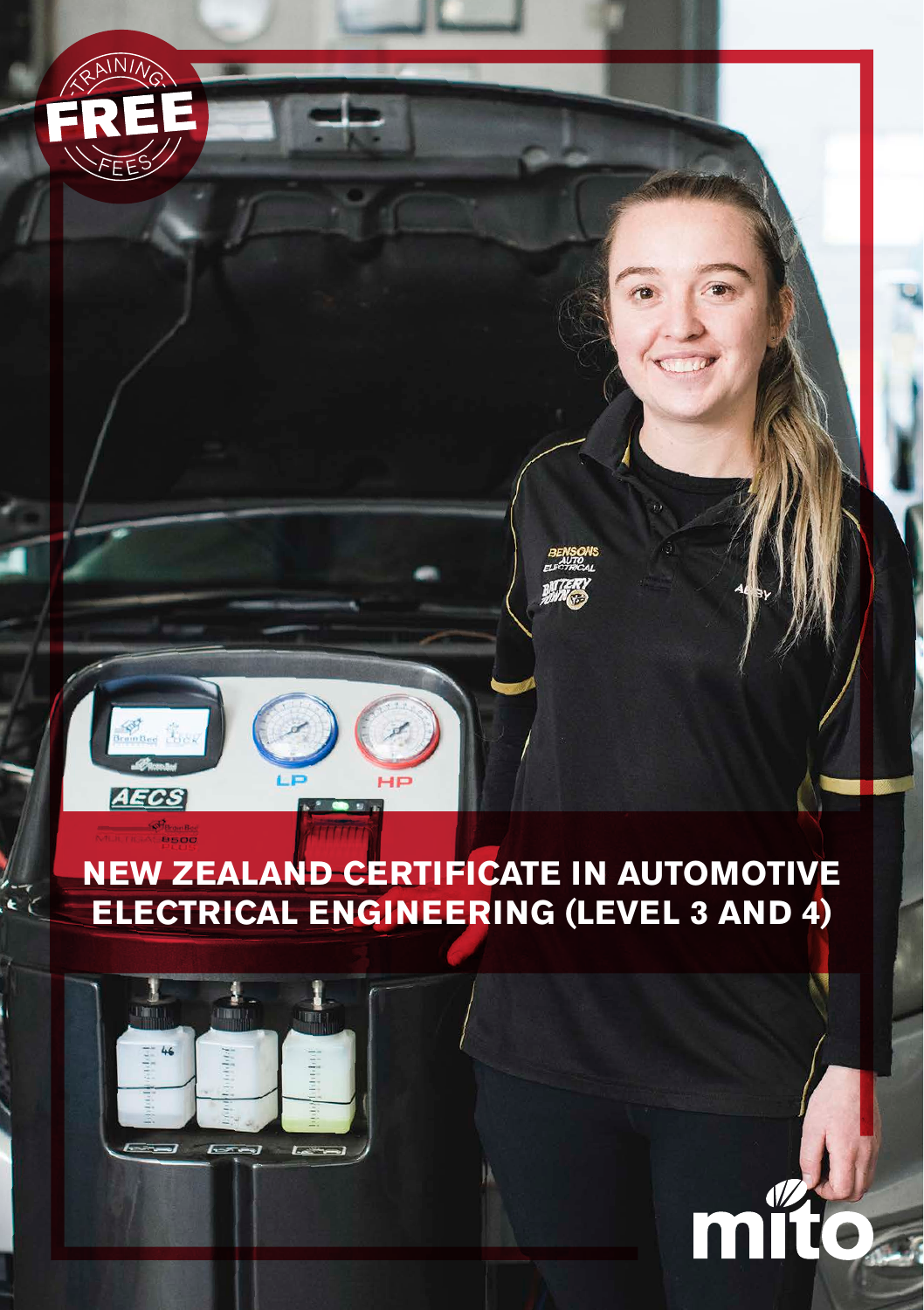Whether you are new to the industry or already experienced, this innovative training programme will provide you with the skills and knowledge to install, maintain and repair electrical and electronic components in a wide range of vehicles.

#### Programme Outline

This programme is expected to take 4 years to complete both Level 3 and 4.

The training programme includes a mix of practical training and assessment, undertaken in the workplace, and eLearning, allowing you to complete theory elements of the programme at your own pace. You will have access to videos, interactive simulations and theory assessments, which can be easily accessed at any time and from any device – mobile phone, tablet or PC.

| <b>QUALIFICATION OUTCOMES</b> |                                                                                                                                  | <b>LEVEL</b> | <b>CREDITS</b> |
|-------------------------------|----------------------------------------------------------------------------------------------------------------------------------|--------------|----------------|
| <b>OUTCOME 1</b>              | Follow workplace policies, procedures<br>and relevant regulations to work<br>safely and effectively in an automotive<br>workshop | 3            | 10             |
| <b>OUTCOME 2</b>              | Use tools and equipment to complete<br>basic workshop engineering tasks                                                          | 3            | 15             |
| <b>OUTCOME 3</b>              | Apply fundamental automotive<br>engineering knowledge to service engine,<br>and driveline systems                                | 3            | 30             |
| <b>OUTCOME 4</b>              | Check operation of, and perform minor<br>repairs on, electrical and electronic<br>systems                                        | 3            | ДC             |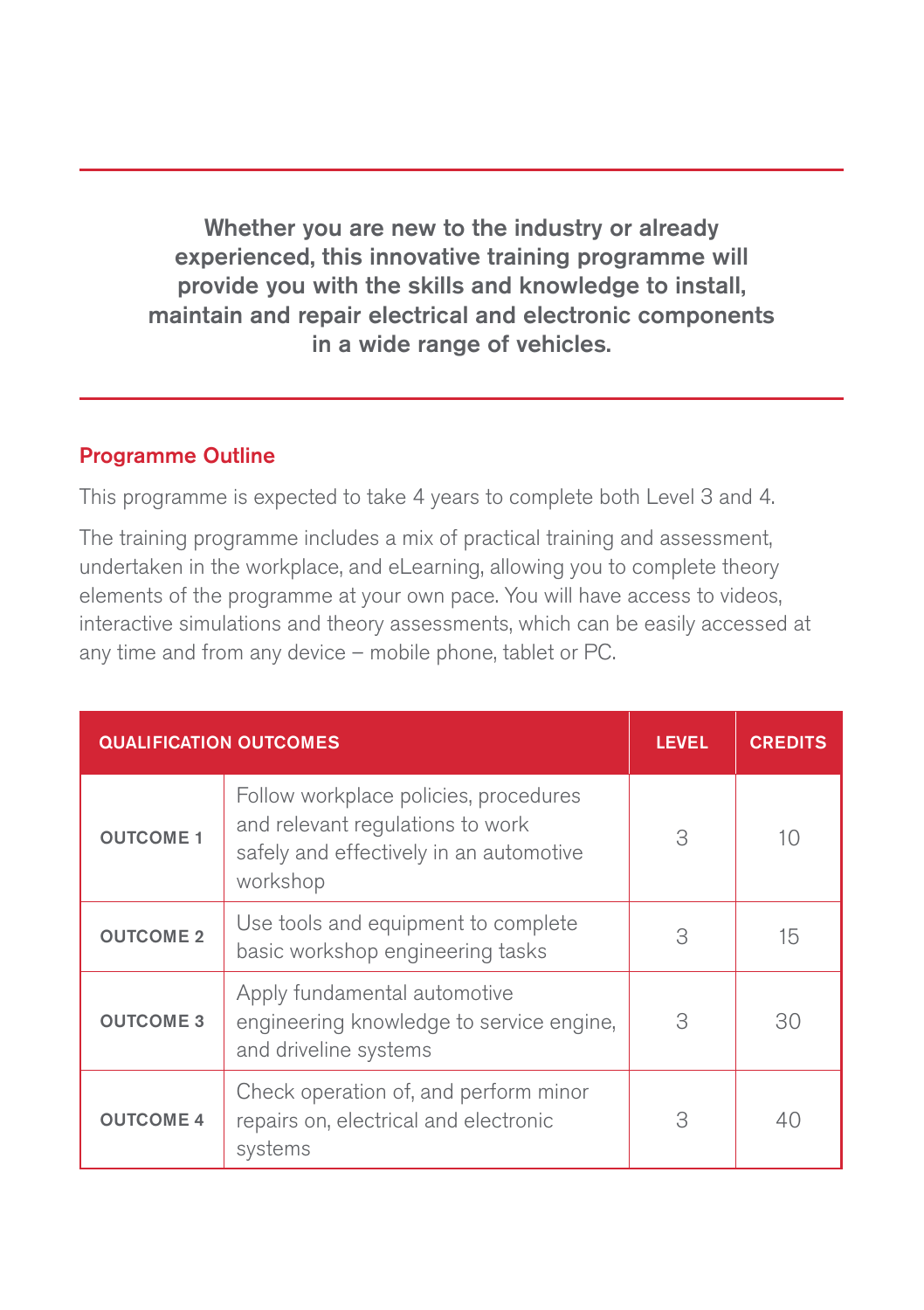| <b>QUALIFICATION OUTCOMES</b> |                                                                                                                                                                             | <b>LEVEL</b> | <b>CREDITS</b> |
|-------------------------------|-----------------------------------------------------------------------------------------------------------------------------------------------------------------------------|--------------|----------------|
| <b>OUTCOME 5</b>              | Apply fundamental automotive<br>engineering knowledge to service<br>steering, suspension and brake systems                                                                  | 3            | 25             |
| <b>OUTCOME 6</b>              | Contribute to workplace safety and<br>maintain a safe and effective workplace                                                                                               | 4            | 15             |
| <b>OUTCOME 7</b>              | Diagnose and repair or replace sensors<br>and actuators, control units and<br>associated wiring and communication<br>networks in a range of vehicles or<br>machines         | 4            | 100            |
| <b>OUTCOME 8</b>              | Use specialist tools and electrical<br>component diagrams to locate, repair<br>and replace electrical and or electronic<br>components in a range of vehicles or<br>machines | 4            | 65             |
| <b>OUTCOME 9</b>              | Install a range of electrical or electronic<br>accessory systems                                                                                                            |              | 10             |

## Entry Requirements

You must be employed full-time in the industry to enrol in this programme.

### Programme Fee

There is no training fee for this programme until 31 December 2022.